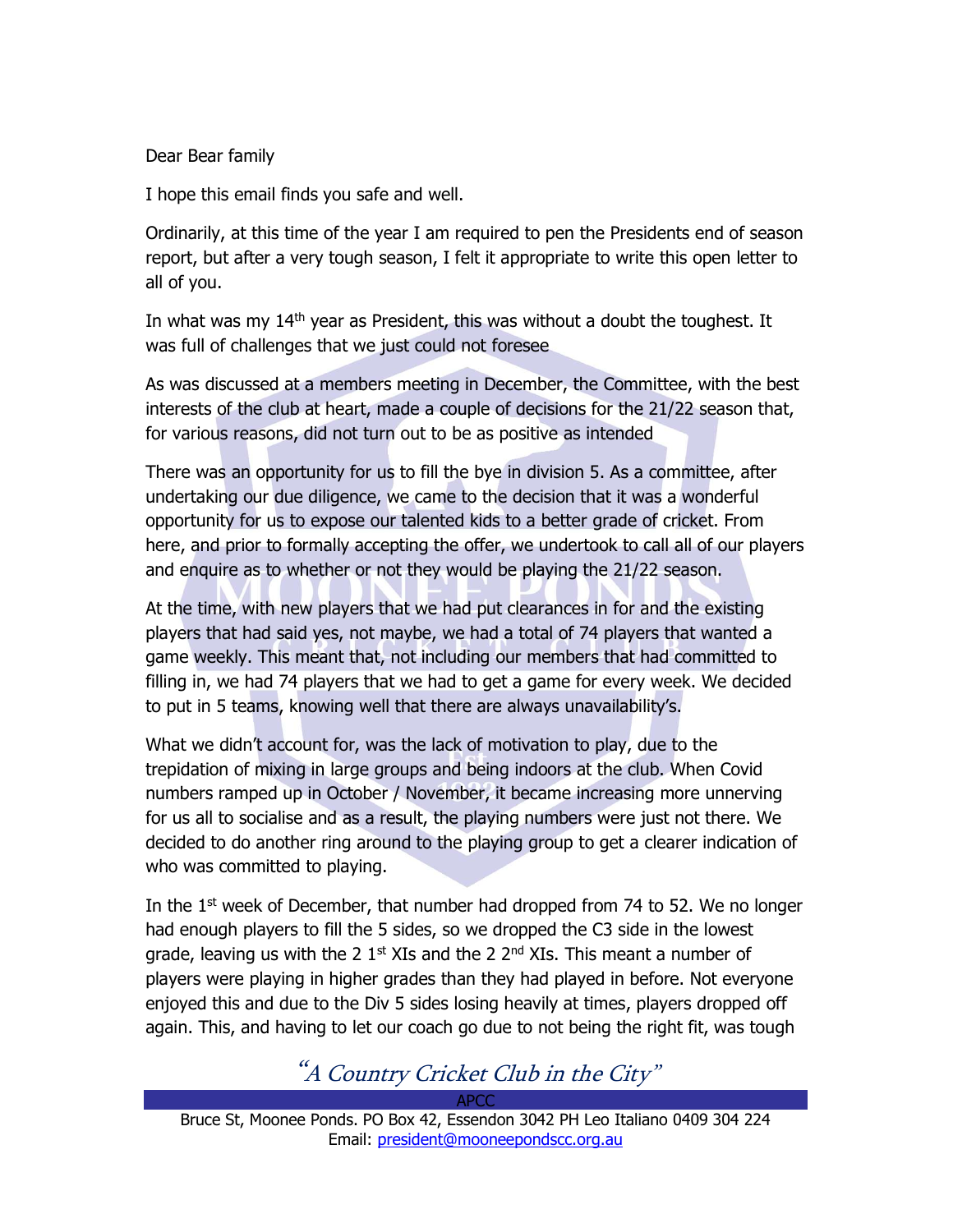It was only due to our "Old Boys" and our talented junior boys and girls, that we were able to fill that  $4<sup>th</sup>$  side, and we continued to do so until the second last round where it was just too difficult and we forfeited the side for the last 2 games of the season.

There have been some amazing stories that have come out of this decision to put sides into Div. 5. With over 12 kids selected to play  $1<sup>st</sup>$  XI cricket for the first time. 4 of our kids were actually selected and debuted for the Melbourne Premier Cricket Club, and one for Essendon. In addition, we also had 5 kids play Craig Shield, 12 kids played other rep cricket and we had 10 girls play cricket for Essendon Premier in their Community Cup side. These 10 Ladies will play Premier Cricket for Essendon next season. All of this fills us with immense pride

#### What's next?

Well, as you will appreciate, the work of the committee is never done and we already have our sleeves rolled up and are working really hard on next season. So far, we can announce:

Season 22/23 sees the Bears celebrate their 100<sup>th</sup> Birthday and we plan on celebrating in style. There will be a wonderful Gala night to celebrate the club as well as a couple of new initiatives – watch this space for some very exciting announcements as the Bears raise their bat and then head towards 200

#### **Facilities**

• By the end of October 2022, we will have new nets. These nets will be built at the foot of our ground where the container currently is. These nets will enable us to train safely and more effectively as a group as we will all be on the same ground

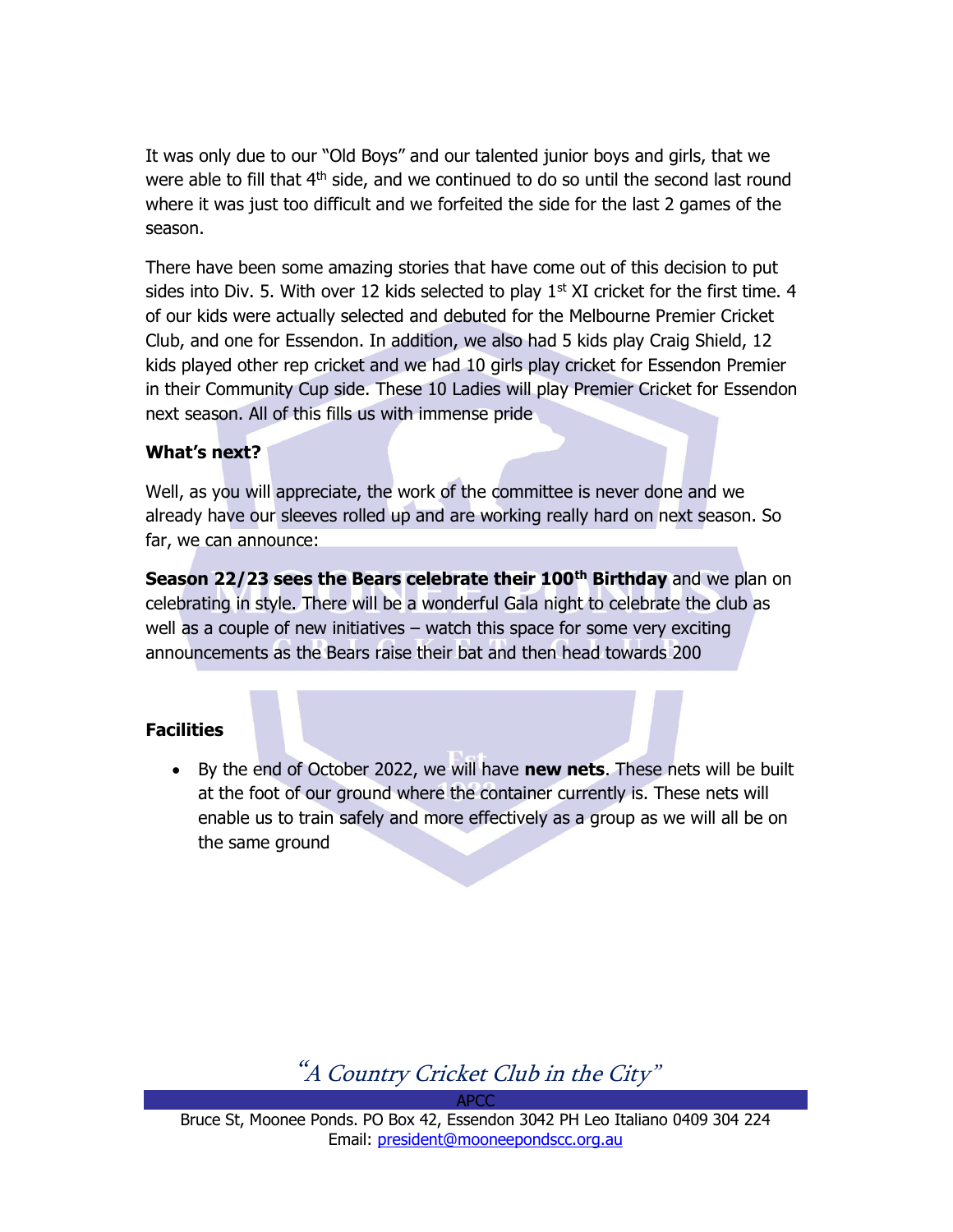#### Juniors:

#### Junior Coordinator

We currently have someone, another one of our players, that is excited by the opportunity to get involved and help develop, drive, and grow our Junior Program. He needs help though and would like it to be a shared role. If there is anyone that would like to team up with this person and work with he and I, please reach out. You may be new to the club, you may be joining the club, you may be a life member. If you have the desire and motivation to get involved, then we want you please

#### Woolworths Program for kids under the age of 10

- We have already met with Cricket Victoria and with their ongoing support, we have begun to execute our plan to have this program start immediately. We need to develop our next waves of grass roots Bears.
- Patrick Didham and Amy Hoang have both put their hands up to champion this program and we are absolutely thrilled. 2 of our juniors that have come through the grades and are both wonderful people, role models and cricketers **CLUB**

ICKET.

• Sunny Fernando our friend, Assistant Senior Coach at Essendon Premier, and professional Level 1 cricket coach has committed his services to running a 4-week program for kids under the age of 10

#### Girls Cricket

# Est

This season not only did we send 10 girls to Essendon, but we had 2 of our own girls' teams entered into the boys competition. Whilst the girls wont play finals, they had a wonderful year and had some wonderful success, in fact, we were the talk of the competition, with many of the other clubs praising the girls and the club for taking this approach. Next season, we will have 3 junior girls sides

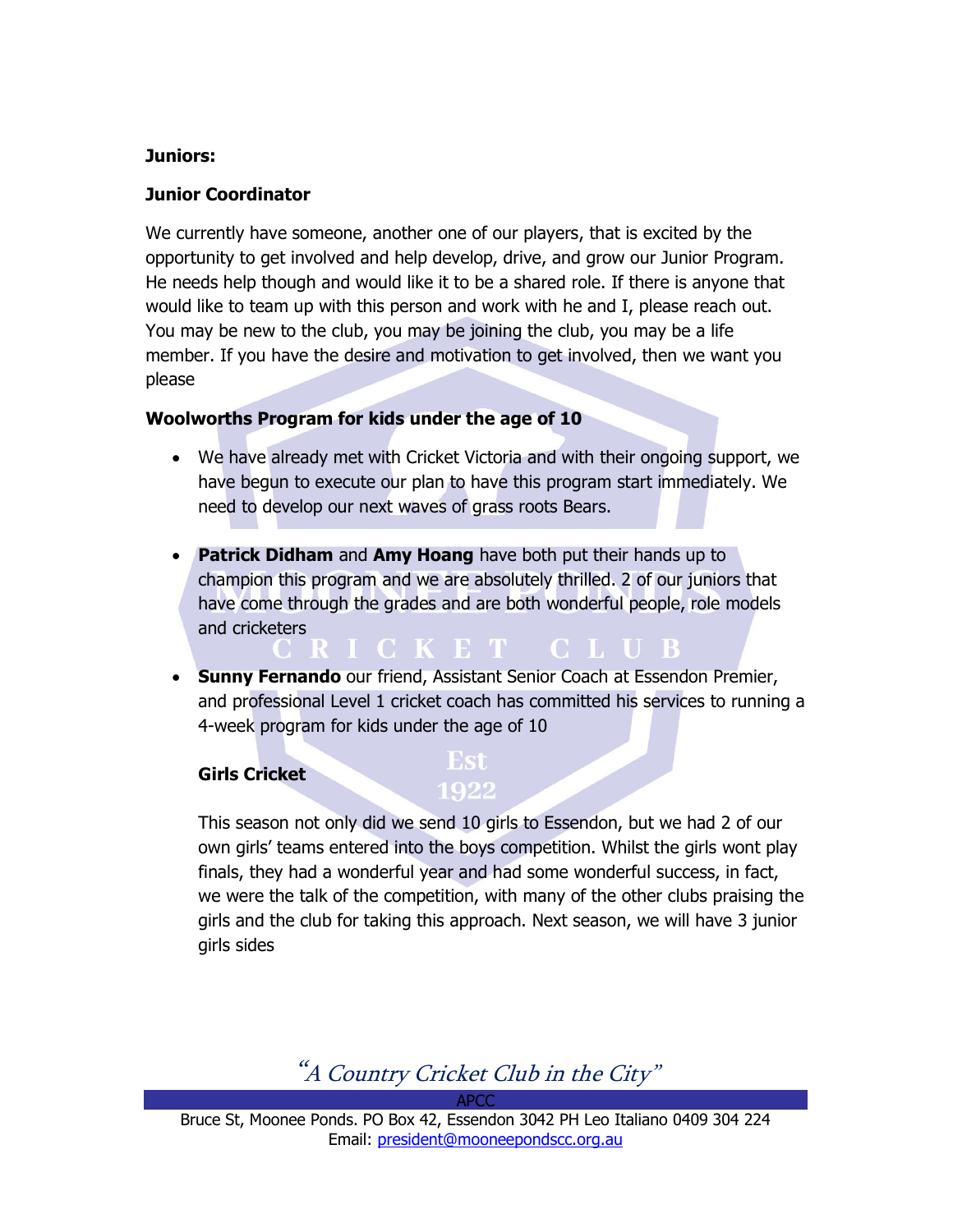#### Women's Cricket

We are very excited to announce that we are currently looking into entering our very first Senior Womens team. Craig is doing amazing things in this space and we are now looking for an Experienced leader to Captain this team. There are other exciting conversations happening at the moment that will prove to be a massive boon to our club should they eventuate. Unfortunately, it is still a little too early for us to make any announcements yet though, so watch this space

#### **Sponsors**

I am very pleased to announce that all of our major sponsors have recommitted for the 22/23 season. We are incredibly grateful to all of our sponsors as the club cannot survive without their support



We are now in the process of contacting all of our Club 500 Sponsors in the hope of having them recommit to the 22/23 season

If anyone knows of or owns a business that is interested in becoming a sponsor of the club, please have them contact me and we can discuss the various packages that are available



Bruce St, Moonee Ponds. PO Box 42, Essendon 3042 PH Leo Italiano 0409 304 224 Email: president@mooneepondscc.org.au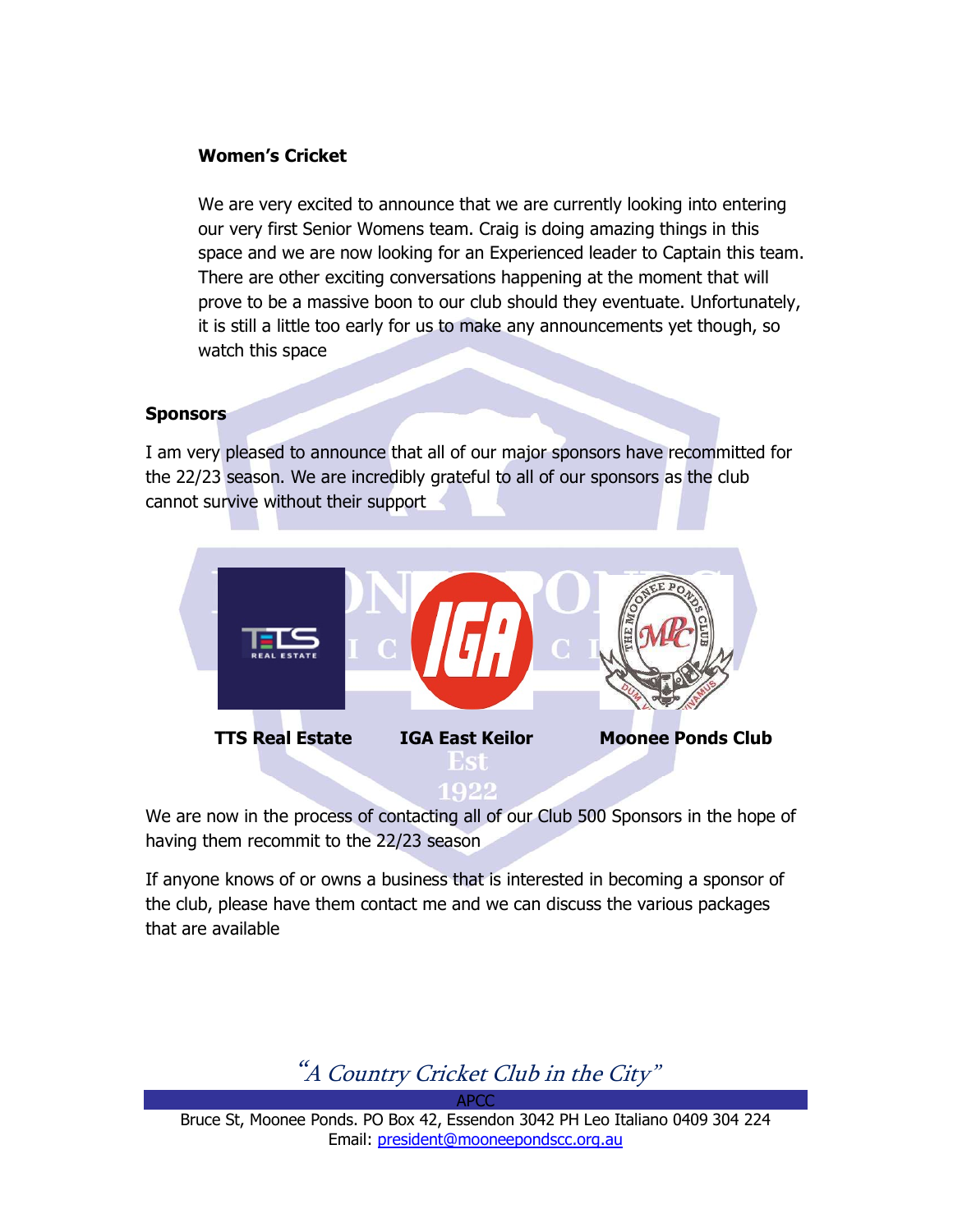#### Changes to the 22/23 season

The club is very excited to announce the appointment of Robert Turnbull to the role of **Senior Coach.** Rob was a professional cricketer for over 13 years in England where he played County Cricket. Rob, prior to moving to England to be with his now wife, Jo, played First XI cricket for Northcote. He was also selected to play cricket for Victoria, but unfortunately injured his back.

Rob knows what it takes to make it and has coached from U10s right through to Professional outfits. He is measured, professional, clear in his message and is incredibly excited by our youth.

Rob and Jo have spent the last 5 weeks getting to know the club and believe we are the perfect fit for them. Robs son, Bailey, has played half the season and shows promise of being a very good bat for the club

Good luck for the upcoming season Rob. Watch this space for "An Interview with the Coach)

#### Training Captains:

We are seeking to appoint 3 training captains to support the coach. This will enable the coach to focus his time on coaching and developing our playing group. We are after a:

*Batting captain* – to coordinate the padding up of batsmen and timing their 8 minutes in the nets

Bowling captain – to ensure we have 4 bowlers in each net and to coordinate the rotation of bowlers throughout the session

Fielding captain – to ensure that the training drills that are set up by the coach are being completed properly and with the right intensity

**You do not need to be a player** to take on any of these roles. In fact, it is desirable that you aren't a player and that you'd just like to get involved with the playing group. The roles are not gender specific and are easily learnt.

#### **Training**

In addition to having the new nets completed for the new season, the club will now train on turf 2 nights per week. This will ensure we are providing our players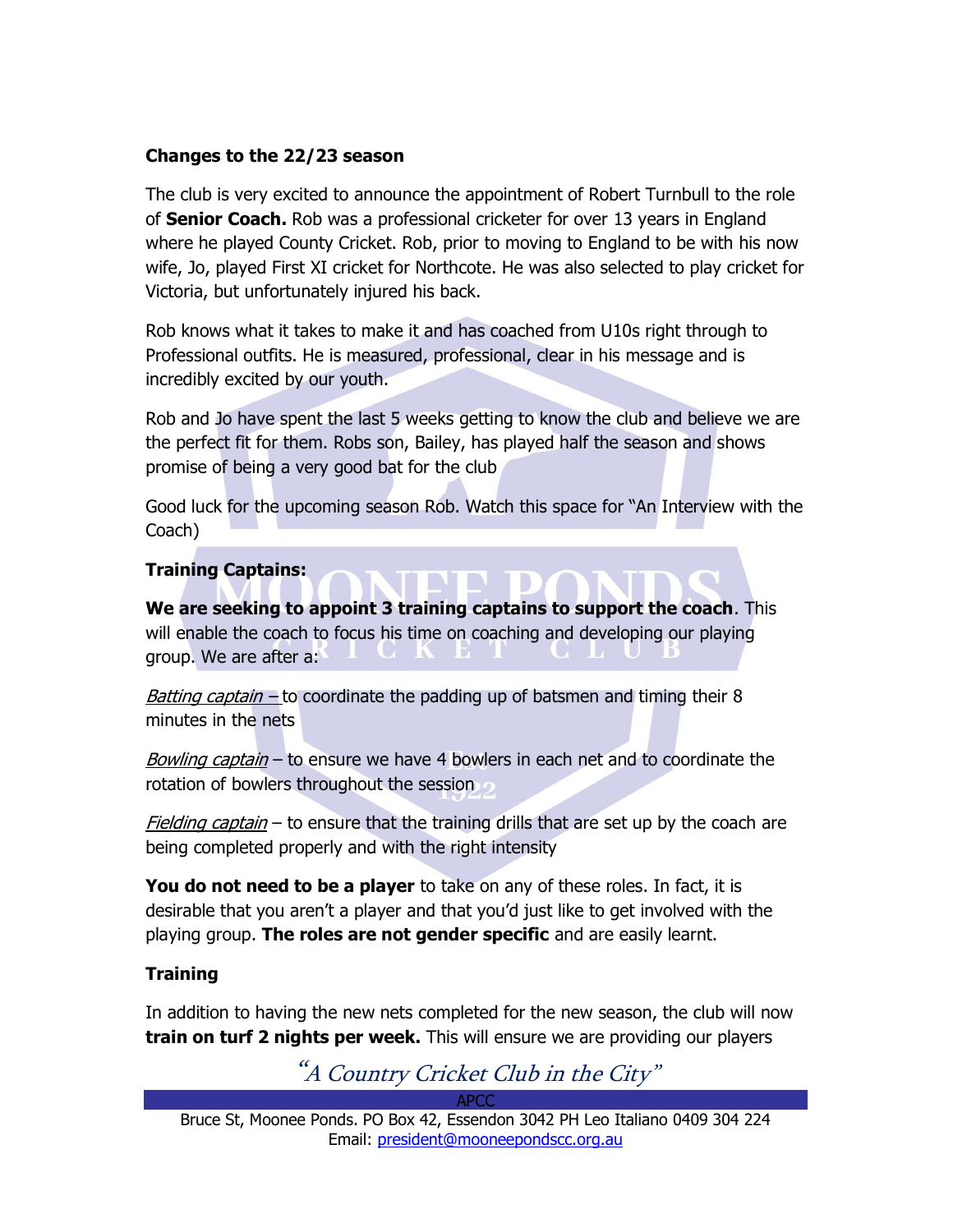with the best possible opportunity to improve their game where it counts, in the middle

#### 2022/23 Committee

All of the above outcomes and goals are not achievable without a motivated committee that works in unison to succeed. Committees are not formed for us to just catch up with mates and have a laugh. Committees are tasked with ensuring that we are doing what is in the best interest of the club as its current custodians and to make sure that all of the duties are carried out to make the club a great place to be.

Please find a little further down a break down of committee roles for the 2022/23 season. At every AGM, all roles are spilled and filled. Some members immediately nominate themselves to go straight back on, some wait to be nominated and some that cannot attend send in proxy nominations.

In taking on a role on the committee, it is expected that you will be able to attend 1 meeting a month. During the offseason, these are held online and are generally the first Monday night of each month. During the season, these meetings are generally held at the club on the  $1<sup>st</sup>$  Tuesday of the month. These meetings, depending on the agenda, generally run from 2-3 hours. It will be expected that you will present on your portfolio

It is very important to know that you are not required to carry all of the work out yourself. If you take on a portfolio, it is your responsibility to ensure that the work for that portfolio gets done, but delegate. For example, if you are the Bar Manager, you are not expected to order, stack, refill, and work behind the bar every night. Enlist the help of 1 or 2 others that aren't on the committee and then delegate. This ensures that 1. You are not burning yourself out and 2. We are developing the next generation of committee member

"A Country Cricket Club in the City"

APCC Bruce St, Moonee Ponds. PO Box 42, Essendon 3042 PH Leo Italiano 0409 304 224 Email: president@mooneepondscc.org.au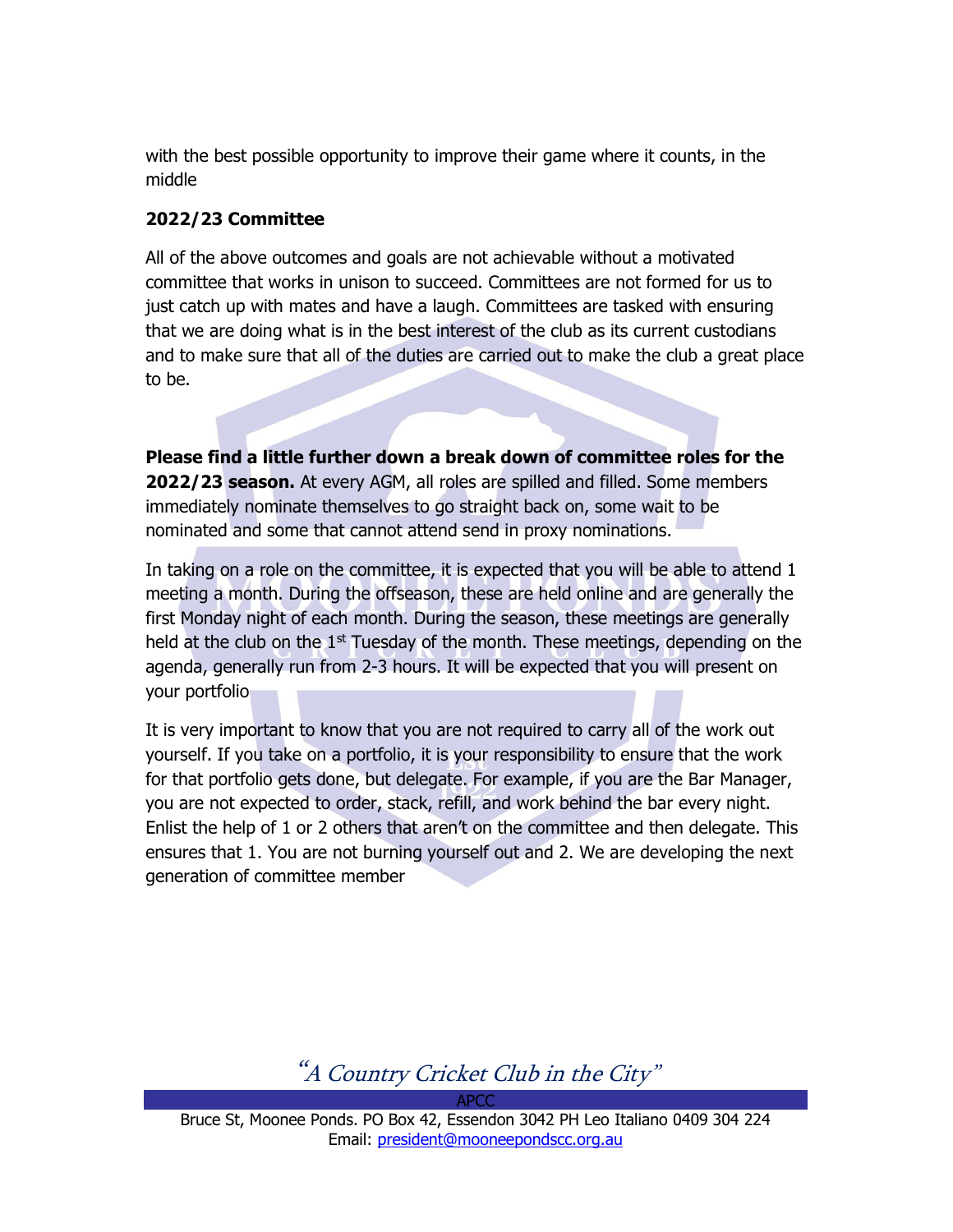If you are interested in joining the committee for the new season, please read through the below PDs and contact me.

You do not need to have done it before. You may be the parent of a Junior, a partner, a sibling, a friend, a sponsor, a member etc and believe you have the time and desire to jump on board – please do. It can be hard work, but let me promise you, when you have a great season, it is incredibly rewarding and satisfying

I hope you all have a wonderful off season and look forward to catching up again soon

Warm regards

Leo Italiano

President - Moonee Ponds Cricket Club inc Aberfeldie Park CC

(M) 0409 304 224

(E) president@mooneepondscc.org.au

# AL NOTE Committee Roles 22/23

**President:** - Leo Italiano will be standing for reappointment

Responsibilities:

#### Est

- Council correspondence for pavilion, nets, leases etc
- Sponsors Days
- Past Players Days
- Chairing committee meetings
- Being the "Face of the Place"
- Overseeing / being involved in the recruitment / retention process
- Holds 1 vote out of 4 on the Executive, plus the deciding vote if tied
- Direct report for all of the below roles
- Support the Junior Coordinator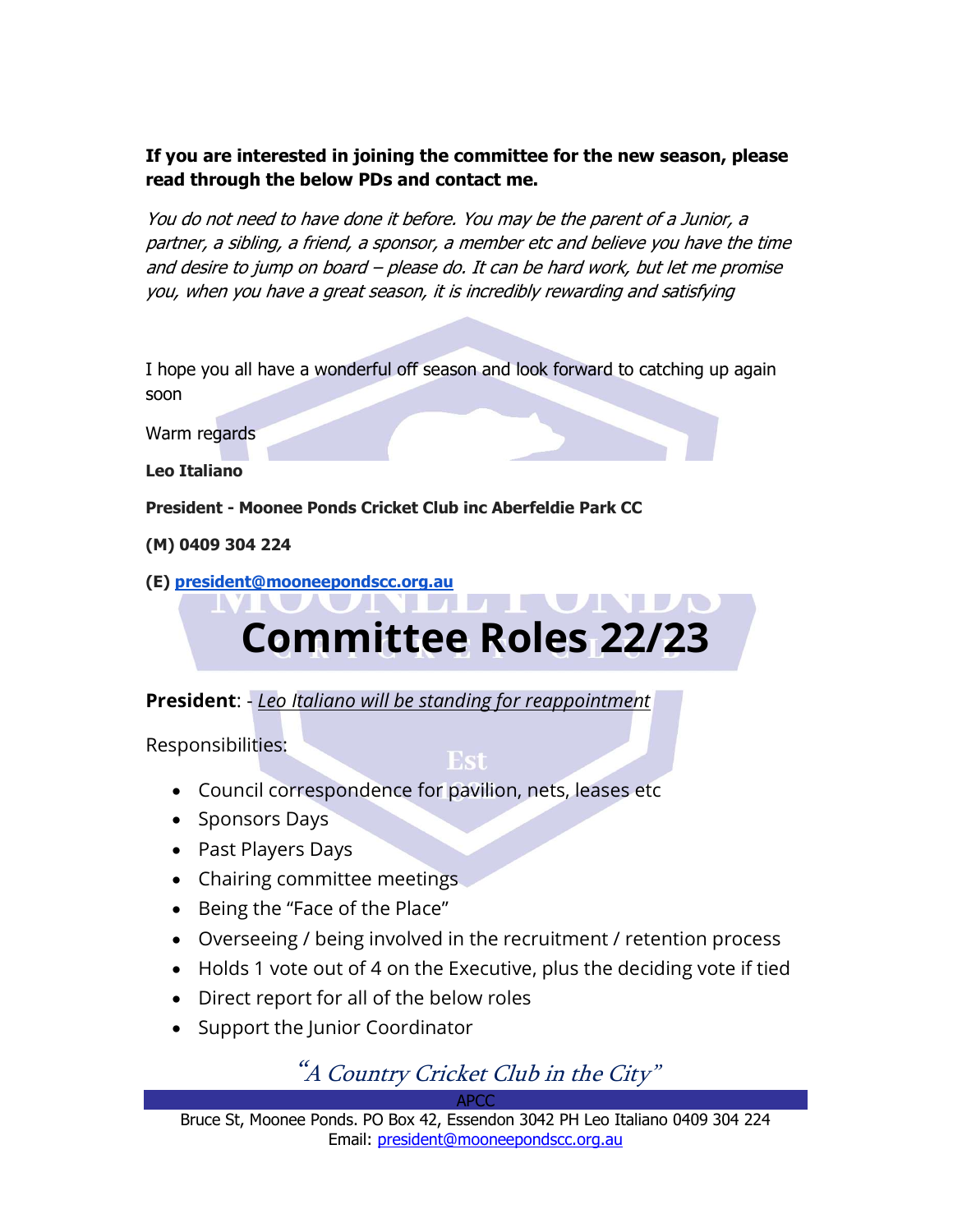## Vice President: -

Responsibilities:

- Stand in for the President when not available
- Responsible for another major portfolio, ie bar / Cricket Ops etc
- Being involved in the recruitment / retention process
- Holds 1 vote out of 4 on the Executive

### Secretary:

Responsibilities:

- Recording and then dispersing committee meeting minutes
- $\bullet$  Is the 1<sup>st</sup> point of call for all incoming and outgoing correspondence

CLUB

- Emptying the PO Box Fortnightly T
- Filling out and submitting forms for Council, Associations etc
- Attending / ensuring we have a delegate present at all Association Committee meetings
- Holds 1 vote out of 4 on the Executive

# Treasurer: (Could be leader with assistant)

Responsibilities:

- Responsible for ensuring the accountable management of Senior and Junior Club funds
- Setting budgets with the Executive

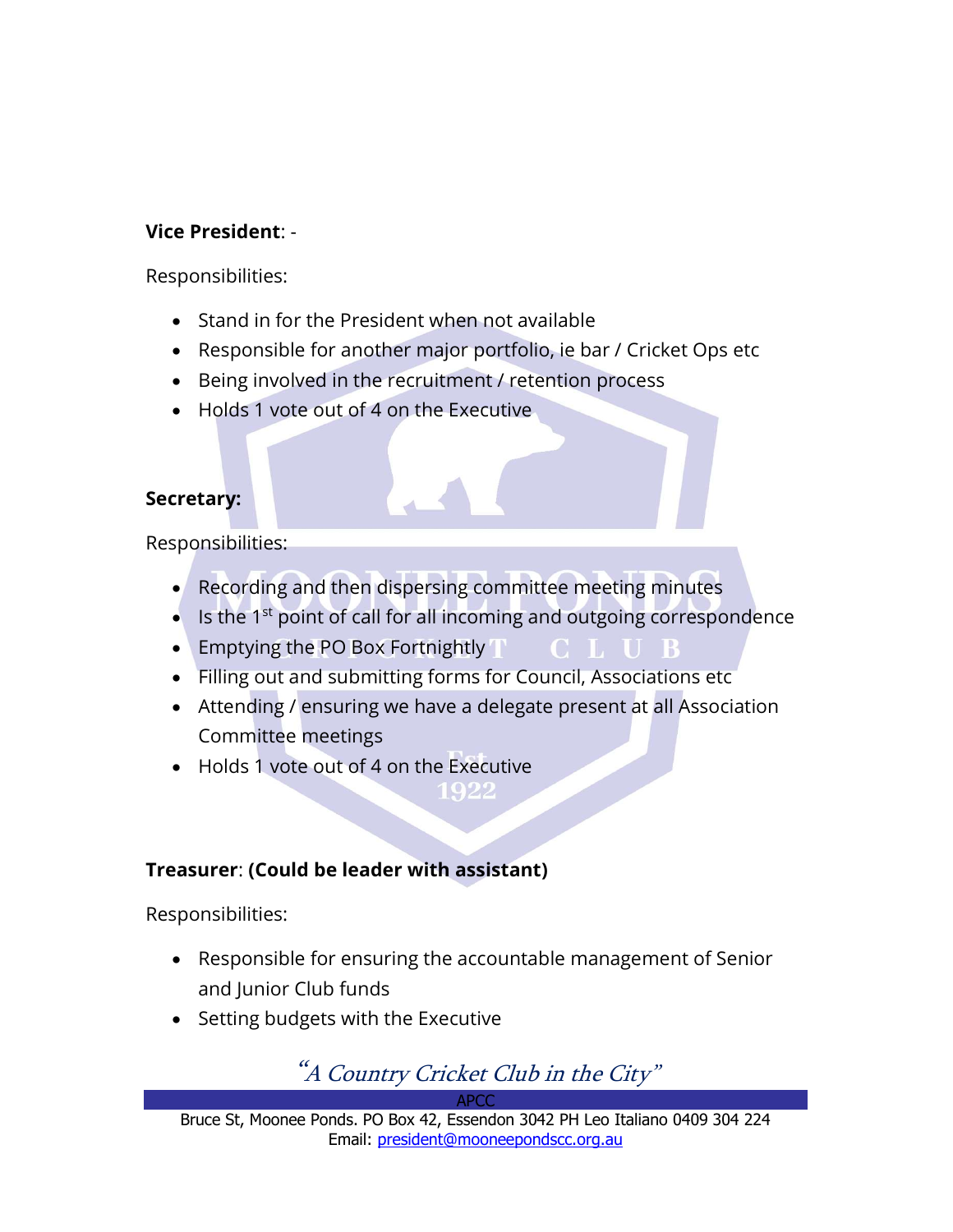- Recording all incoming and outgoing monies
- Maintaining a record of memberships payments
- Ensure all bills are paid
- Maintain MYOB
- Holds 1 vote out of 4 on the Executive
- Raising sponsorship invoices

### Sub Committee

# Clothing Coordinator

Responsibilities:

- Ensuring pricing and quality is to standard every season
- Collate, submit, and then disperse all apparel including headwear
- Maintain a stock on hand registry
- Liaise with the Exec and Sponsorship manager before the beginning of every season to determine apparel sponsors

# Sponsorship Manager / Fundraising Coordinator (with the President)

Responsibilities:

- 1<sup>st</sup> port of call for all Sponsors along with the President
- Fortnightly emails sent to all Sponsors
- Coordinate Sponsors Days
- Ensuring all packages are vetted by the Exec prior to releasing them every year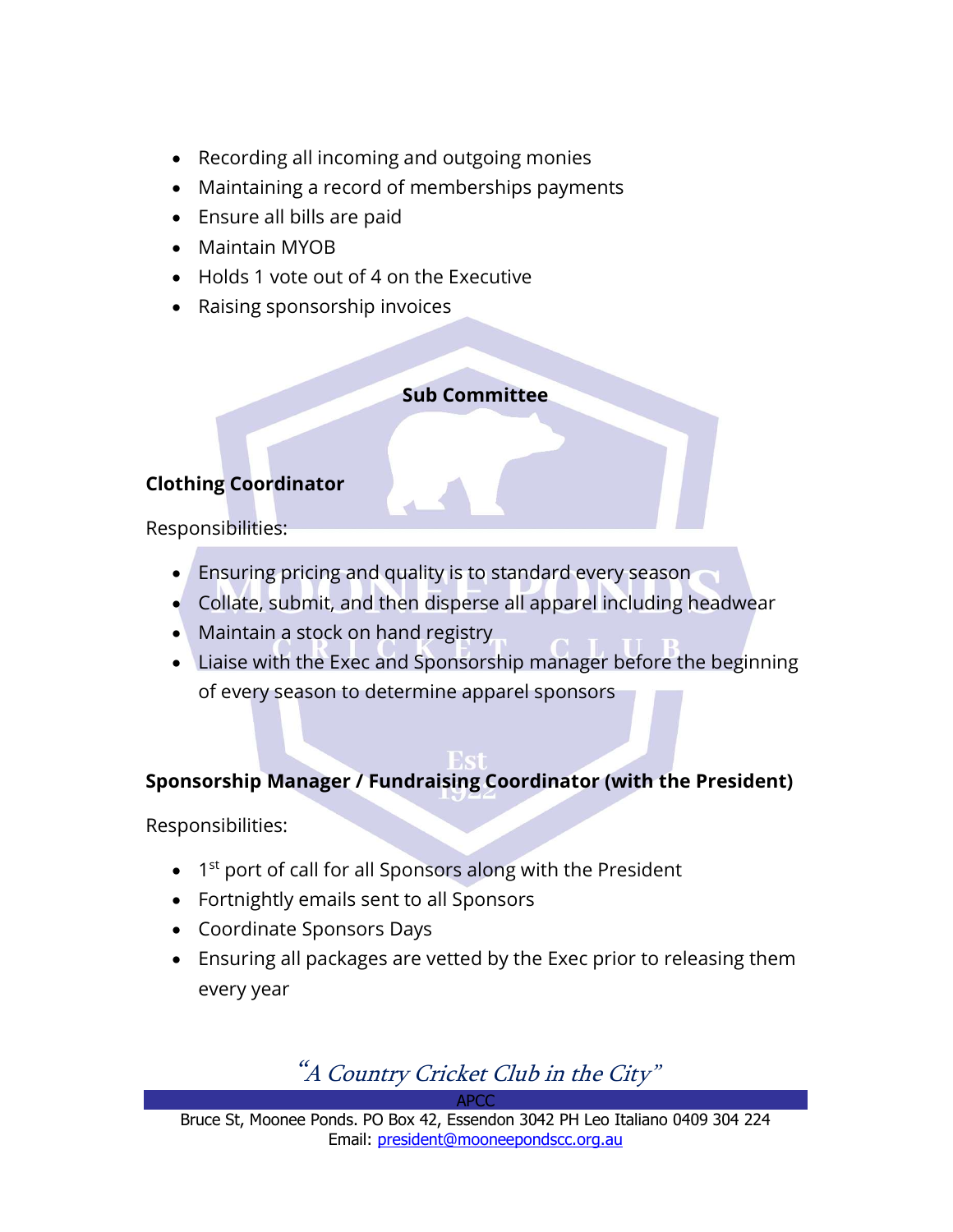Encourage our members to provide leads on sponsors for us to follow up

### Ground/equipment manager:

Responsibility:

- Ensuring all training equipment is in good order
- Ordering balls for all grades
- Ensuring all match balls get back to the coach
- Ensuring all stumps, cones etc are to standard
- Curator communications and ensuring curator is paid by putting invoice into the Treasurer weekly

CRICKET CLUB

• Deal with council on ground matters

NUUNDE F

Coordination of covers (put roster together / system in place)

# Junior Cricket Coordinator (Can have others reporting to you)

Responsibility:

- Reports directly to the Exec and will be included in budgeting for the junior program
- Implement a 5yr and 10yr strategy with goals that are set to be achieved yearly regarding growth, success etc
- Running the Junior program through appointing coaches that will report to them
- Registration days
- Junior recruitment
- Ensuring all coaches are entering scores into My Cricket and paying match fees and send Media Manager weekly match reviews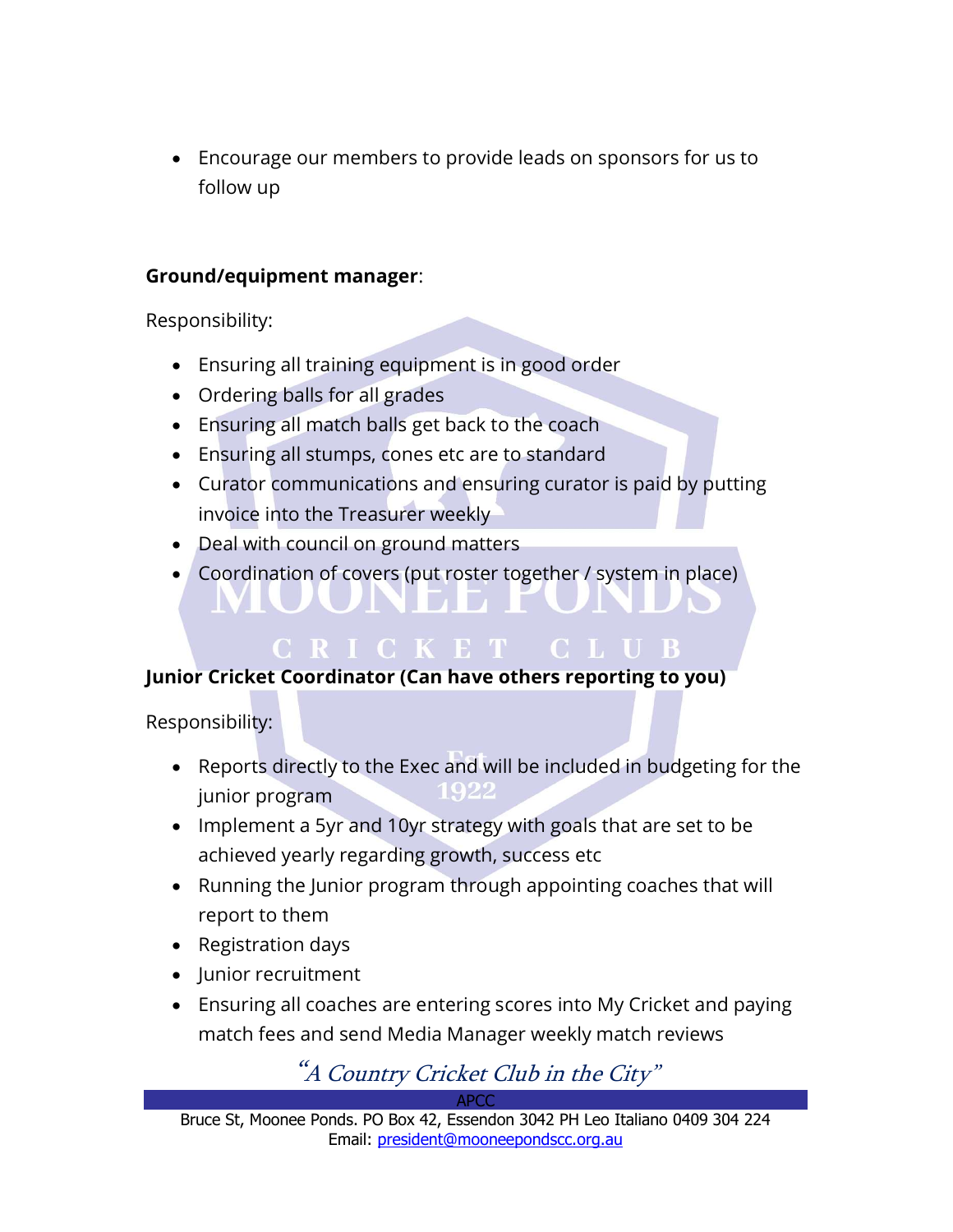- Ensuring all Junior memberships are paid in liaison with the Treasurer
- Overseeing the Woolworths program
- Build strong relationships with Cricket Victoria (President to be involved here

# Club house Manager /Bar/Food Manager

Responsibility:

- Ensuring the bar is fully stocked by using our sponsors
- Coordinating Thursday night meals through our sponsors and Saturday night BBQs
- Responsible for both of these areas for club functions
- Checking for all supplies, ie toilet paper etc
- Clubroom cleaning roster

# Social Events Coordinator

Responsibility:

 Establishing a social calendar for the seniors and Juniors in conjunction with the committee

K E T

**CLUB** 

- Responsible for delegating function responsibilities to committee members at meetings
- Liaise with Media Manager to create and distribute flyers



APCC Bruce St, Moonee Ponds. PO Box 42, Essendon 3042 PH Leo Italiano 0409 304 224 Email: president@mooneepondscc.org.au